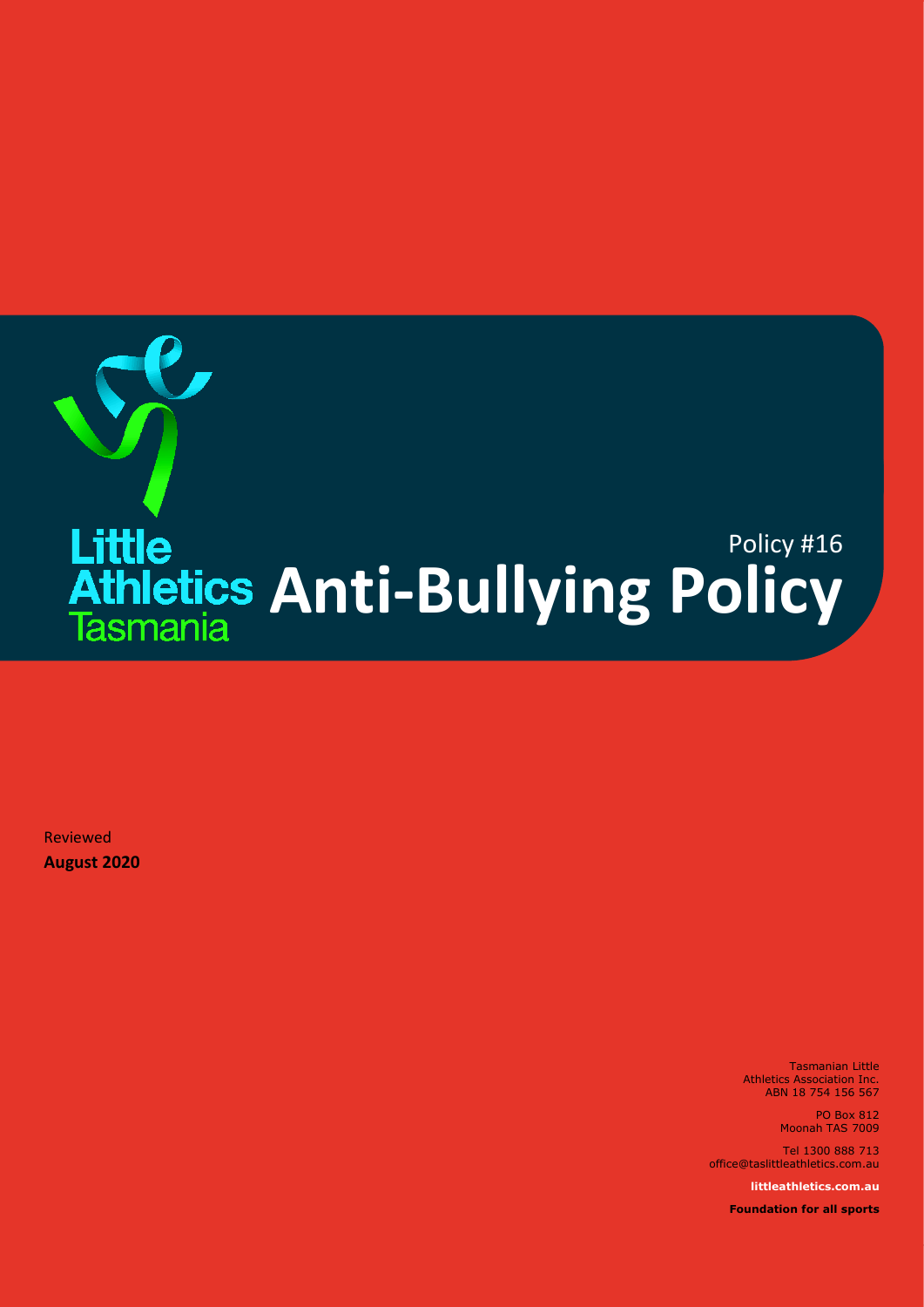# **Introduction**

Every young person involved in Little Athletics has the right to participate in an environment that is fun, safe and healthy, and to be treated with respect, dignity and fairness.

Bullying denies participants these rights and can result in feelings of disgrace, embarrassment, humiliation, shame, fear, distress or intimidation. Bullying can also affect an individual's athletic performance, their enjoyment, their continuing participation in the sport, and their physical and mental health. Bullying behaviour can have negative long-term effects on all those involved.

Little Athletics Tasmania does not tolerate unacceptable or unsporting behaviour from athletes. Bullying amongst athletes is prohibited under the Little Athletics Tasmania Code of Conduct and will not be tolerated.

Everyone involved in Little Athletics has a role to play in addressing bullying behaviour and promoting a positive culture within the sport.

The following guidelines provide some ideas about how to prevent athlete-to-athlete bullying at Little Athletics activities and how to manage it should it occur.

**NOTE**: Little Athletics Tasmania recognises that athlete-to-athlete bullying is not the only situation in which bullying can and does occur within our sport. Incidents of adult-to-adult, adult-to-athlete, and athlete-to-adult bullying are all potential problems. Preventing and managing these situations however are outside the scope of these guidelines.

# **What is Bullying?**

Bullying is deliberately hurting a person either physically, verbally, psychologically or socially. Bullying is repeat and unreasonable behavior.. It can be carried out by one person or several people who can be either actively or passively involved.

Bullies may use one or several types of bullying to hurt their victim:

## **Physical:**

Pushing; shoving; punching; pulling; pinching; hitting; kicking; tripping; scratching; spitting.

## **Verbal**

Name calling; threatening; teasing; intimidating; yelling abuse; using sarcasm; put downs; sledging; insulting; constantly criticising.

## **Psychological**

Ganging up; preventing a person from going somewhere; taking, hiding or damaging a person's possessions; spreading rumours; dirty looks.

## **Socially**

- Being unfriendly; excluding; alienating; ignoring; isolating; ostracizing; ridiculing; tormenting; humiliating.
- Bullying behaviour is damaging to all involved. Athletes, parents, coaches, officials and administrators all have an ethical responsibility to take action to prevent bullying in Little Athletics and to manage it, should it occur.
- Bullying behaviour is damaging to all involved. Athletes, parents, coaches, officials and administrators all have an ethical responsibility to take action to prevent bullying in Little Athletics and to manage it, should it occur.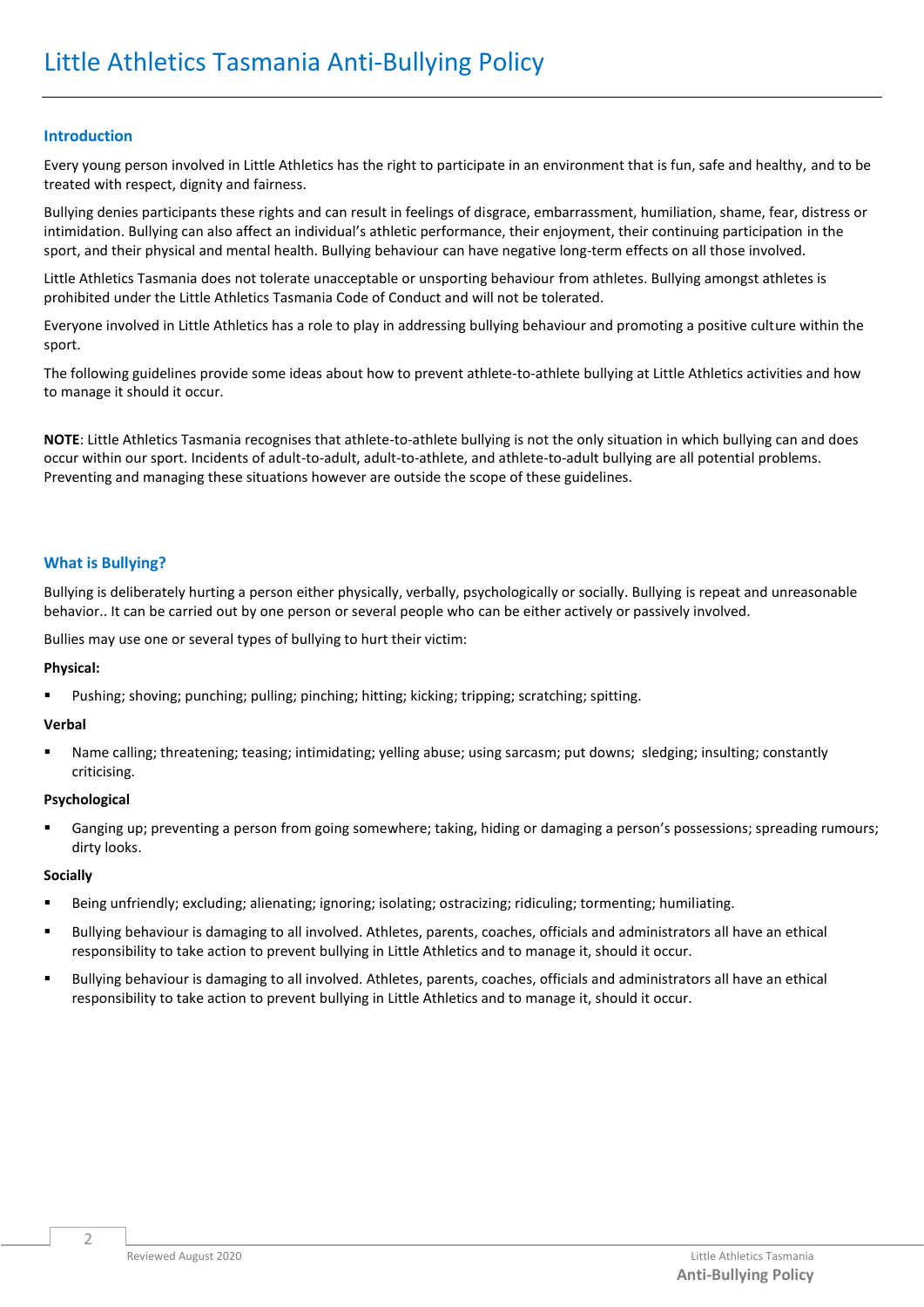## **Managing Bullying: Responsibilities**

An adult who is charged with the supervision of children in a Little Athletics environment assumes a degree of duty of care. They are expected to do everything reasonable and practicable to protect those under their supervision from the risk of harm.

All adults in a supervisory role of young people in a Little Athletics environment (e.g. age managers, officials, coaches, etc) should accept responsibility for preventing and managing bullying situations.

Adults should:

- Understand what bullying is and the importance of preventing it.
- Be knowledgeable of, and vigilant for, signs of bullying.
- Show interest and sympathy with every allegation of bullying and provide support.
- Take all signs of bullying seriously and acting quickly.
- Role model respectful and caring behaviour.

## **Strategies to Prevent Bullying**

The easiest way to deal with any bullying problems is to take measures in an attempt to prevent them from happening at all. Some recommendations are:

#### **Awareness & Education:**

- Ensure that everyone has a copy of the Little Athletics Tasmania Codes of Conduct. Bullying is prohibited in these guidelines.
- Adopt a clear intolerance of bullying. Promote this regularly through handbooks, newsletters, etc. Discuss bullying openly and constructively. Clarify what constitutes bullying.
- Ensure that all athletes know that they can talk to someone if they are worried.
- Develop an ethos that encourages members to report bullying if they experience or witness it. Reduction of the problem relies on information getting to those who are most able to act.
- Advertise a clear, safe and secure procedure for lodging complaints and reporting incidents.
- Assure everyone that any incidents will be dealt with promptly and effectively.

#### **Positive Environment:**

- Bullying is more likely to occur in environments that are highly competitive and promote a "win at all cost" mentality. Emphasise and highlight positive aspects of the sport such as enjoyment, team work, social inclusion, respect, sportsmanship and skill development.
- Ensure that Little Athletics is fun, exciting, challenging, well-organised, stimulating and promotes maximum participation in an attempt to prevent any problems.
- Develop an induction program for all new athletes that assists them to fit in and feel comfortable, happy and accepted. Ensure that they are aware of the policies, values and expectations with regards to behaviour and bullying.
- Set up support schemes that encourage children to make friends. Having friends is one of the best defenses against bullying, but not everyone has the right social skills to make friends easily. Remember that unsure, lonely or isolated children are much more at risk of being bullied.
- Set up a peer-support scheme. This could involve buddying with older or more experienced athletes. These schemes can create a happier, friendlier environment and offer much-needed support to children who have problems.

#### **Rules & Consequences:**

Clearly establish with athletes the standard of behaviour expected of them while they are in attendance at a Little Athletics event or activity and that any misbehaviour (e.g. bullying) is unacceptable and will attract consequences. All Little Athletics-aged children can understand consequences. Consequences are: if you do this, then this will happen. The consequences should be clearly defined.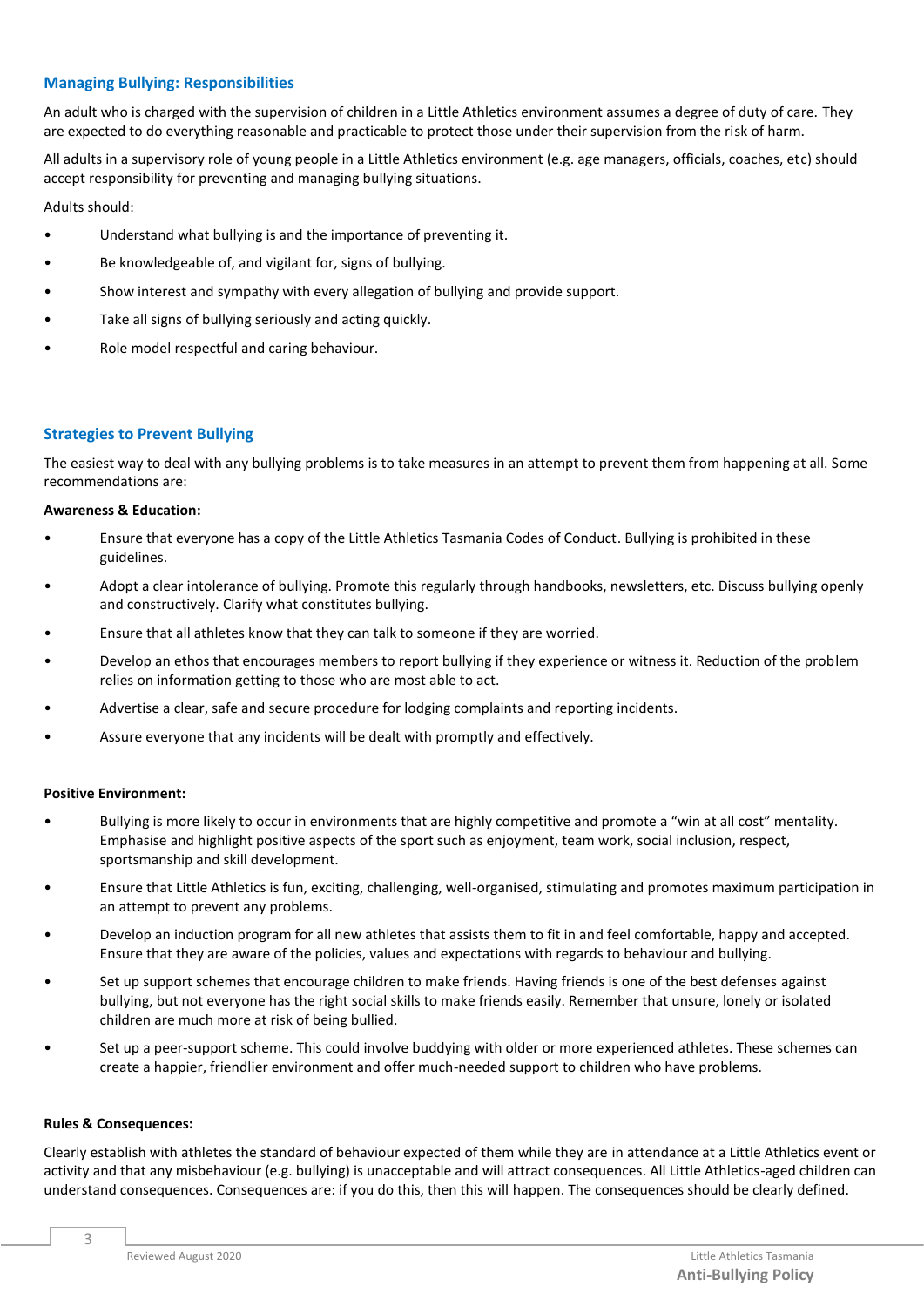## **Supervision:**

Effective group supervision will assist in preventing bullying and general misbehaviour.

Some tips for when supervising a group are:

- Try to keep all members of the group for which you are responsible within your field of vision. This prevents any activities from going on behind your back.
- Move around purposefully. Don't remain static. Be mobile, visible and involved.
- Let your group know that you are "with-it" at all times; or have "eyes in the back of your head". Keep the participants on task and on their toes.

## **Quick action:**

Swift and decisive action, commensurate with the seriousness of an offence, is vital in stemming misbehaviour, including bullying incidents. Quick and effective intervention may be enough to stop bullying and prevent it from occurring again. Do not ignore even the most minor incident of pushing, name calling, belittling, etc. Bullying can become a habit if it is ignored.

Initially, an effective verbal reprimand communicating a zero-tolerance, "no nonsense" approach may be all that is needed to stop and prevent the recurrence of a "one-off" bullying incident that is observed.

An effective verbal reprimand should be:

- Clear
- Firm (i.e. it is clear to the offender that you mean it. Use eye contact and even try moving closer.)
- Well-timed

If the incident is repeated, quickly apply a consequence relevant to the age of the athlete. Do not give any more than one warning.

Some young people are unaware that their actions are considered as bullying so ensure that you speak with the "bully" separately to clearly establish why their behaviour was unacceptable and that it will not be tolerated. Ensure that you get a commitment from the offender not to repeat the behaviour. Also ensure that you reassure the "victim" and encourage them to report any further worries to you.

# **Managing Complaints about Bullying**

Bullying is very often hidden and not easily observable. Any reports received of bullying must be taken seriously and investigated. Again, swift and decisive action is the key. A recommended complaints framework would be:

- Where the Centre has a certified Member Protection Officer (MPO), it is highly recommended that the MPO is the responsible person for receiving and managing all issues relating to the complaint.
- If the Centre does not have a certified MPO, then the nominated Centre officer will complete the process below:
	- Record the complaint. Begin by clarifying what is happening. Ask: Who is supposedly doing the bullying? When does it happen? Does it happen to others? Are there any obvious reasons for it to happen?
	- Get both sides of the story from the victim and the alleged bully.
	- Talk to witnesses and inform parents, as required.
	- Decide on any sanction (this could range from mediation, verbal warning, written warning, temporary or permanent ban).
	- Make sure that there is a right of appeal.

Actions to prevent the recurrence of bullying may include:

- Speaking to the group involved about their behaviour responsibilities, what bullying is, examples of bullying and its effects and consequences.
- Increasing vigilance of the parties involved and taking preventative action to reduce the opportunities for future incidents of bulling.
- Monitoring the situation closely to ensure that the bullying has stopped.
- Working to change the behaviour of bullies and potential bullies.